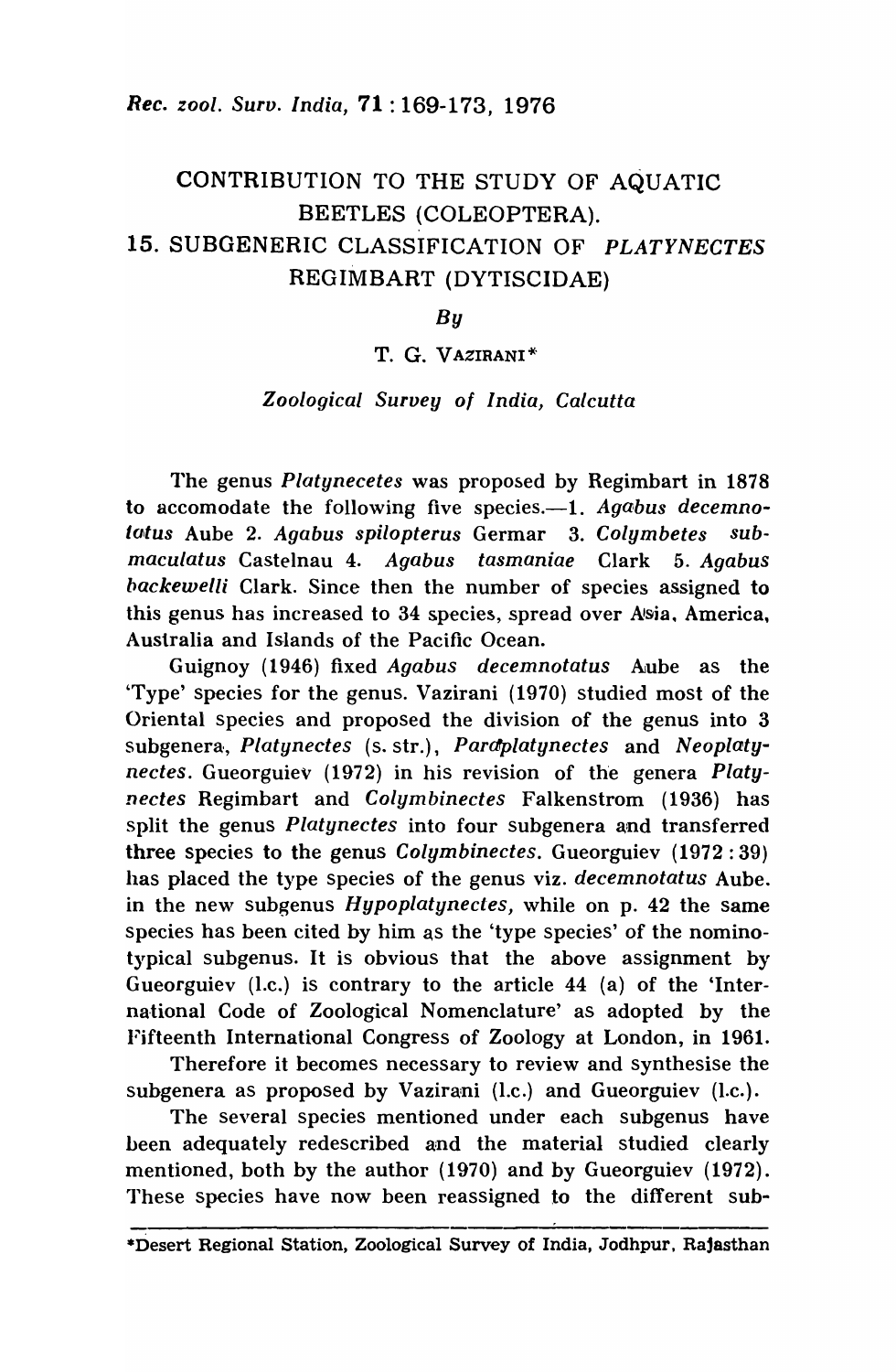genera in the light of the present review of their position. The author has not actually seen the material referable to these species but has drawn the conclusions from the descriptions given by the author and Gueorguiev as indicated above-.

SYSTEMATIC ACCOUNT

Family DYTISCIDAE Subfamily COLYMBETINAE

Genus Platynectes Regimbart (1878)

Subgenus Platynectes (Platynectes) Regimbart

Type *species.-Agabus decemnotatus* Aube *(vide* Guignot, 1946) .

- 1878. Platynectes Regimbart, Ann. Soc. ent. Fr., Paris (5) 8: 454 (in part).
- 1972. Platynectes (Hypoplatynectes) Gueorguiev, Izv. Inst. Zool. Mus., Sofia, 34: 37.

*Diagnosis.*—Prosternal process broadly oval, almost broader than long, more or less rounded at apex. Male, parameres strongly curved in the middle.

List of species.-decemnotatus Aube, *submaculatus* Castelnau, *nigerrimus* Aube, *unidecimguttatus* Aube, *parananus* Sharp.

*Distribution.*—South and Central America.

*Remarks.*—Under article 44(a) the subgenus that contains the type species of a subdivided genus bears the same name as the genus and is termed the nominate subgenus. Since the typespecies of *Platynectes, Agabus decemnotatus* Aube was placed by Gueorguiev (19'72) in his subgenus *Hypoplatynectes,* there is no other alternative but to place his subgenus as a synonym of the nominate subgenus. In the specimens of the type species, as observed by the author  $(1970)$  in the Paris Museum, it was found that the metacoxal lines are in complete and do not reach the posterior border of the metasternum. As such this species and perhaps others also, belonging to this subgenus, are closely related to the subgenus *Gueorguievtes,* named and defined below.

# Platynectes (Gueorguievtes) nom. nov.

Type species.—Agabus dissimilis Sharp, designated here.

- 1970. Platynectes (Platynectes) Vazirani, Orient. Ins., 4: 340 (in part).
- 1972. Platynectes (Platynectes) Gueorguiev, lzv. Inst. ZooI. Mus., Sofia, 34: 42.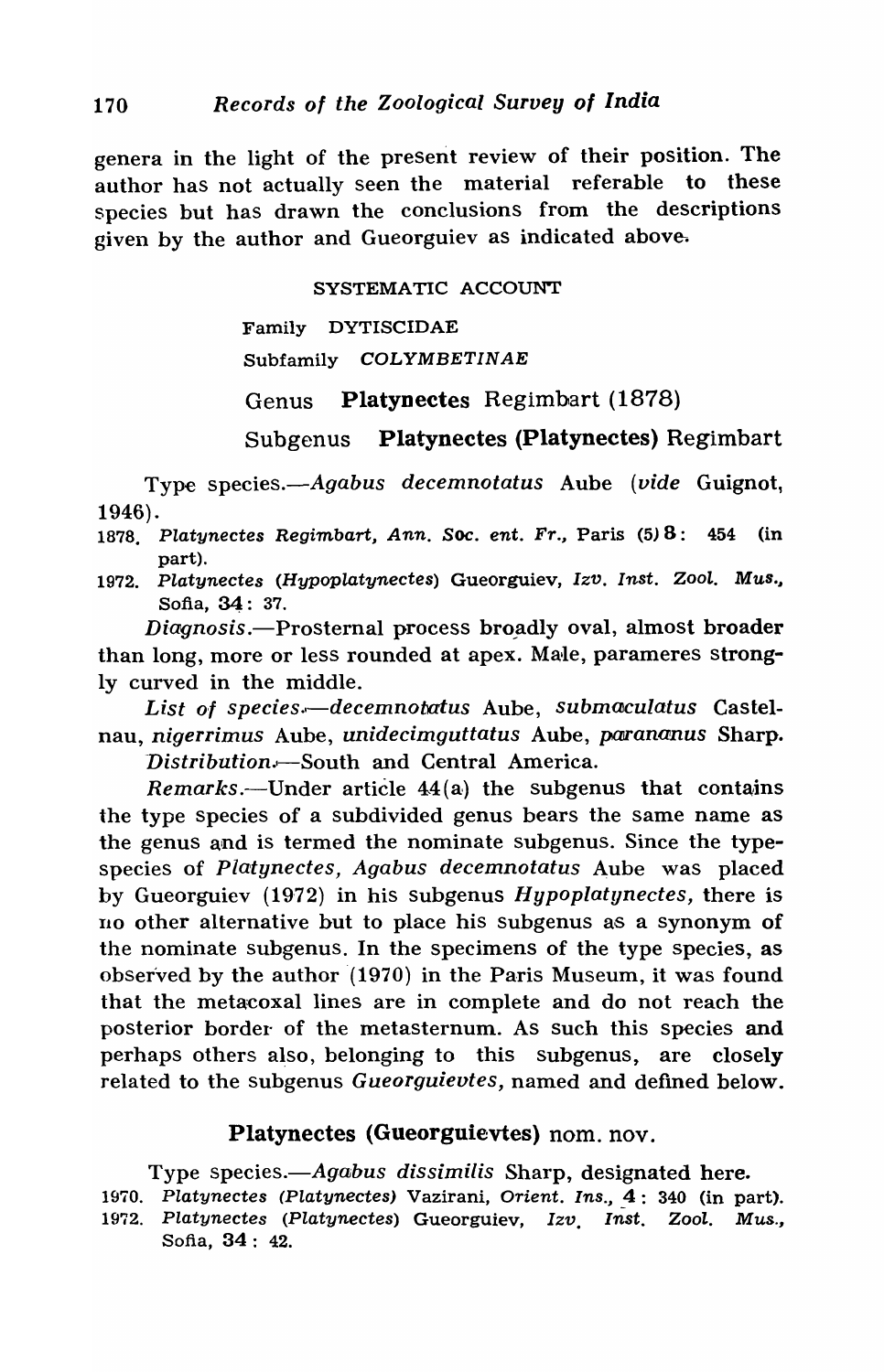*Diagnosis* .-Prosternal process strongly pointed, more or less narrowed anteriorly. Metacoxal lines incomplete anteriorly. not reaching the posterior borders of the metasternum. Male penis asymmetrical, apex always smooth and more or less rounded.

*List· of species.-australicus* Gueorguiev, *backewelli* Clark, *buruensis* Zimmermann, *darlingtoni* Gueorguiev, *decastigma*  Regimbart, *decempunctatus* Fabr., *deletus* Regimbart, *dissimilis*  Sharp, *gagatinus* Lea, *kashmirensis* Balfour-Browne, *monostigma*  llope, *obscurus* Sharp, *ocularis* Leal, *octodecinlaculatus* McLeay, *semperi* Regimbart, *tasmaniae* Clark.

*Distribution.*--Oriental Region, Australian Region and Oceanic Islands of the Pacific.

## Platynectes (Carinonectes) nom. nov.

*Type-species.-Colymbetes magellanicus* Babington

1972. Platynectes (Neoplatynectes) Gueorguiev, Izv. Inst. Zool. Mus., Sofia, 34: 34. nec. Platynectes (Platynectes) Vazirani, 1970.

*Diagnosis.,-Prosterna'l* process narrow, Ianceolate and carinate atleast anteriorly or in the' middle.

List of species.—aenescens Sharp, *limbatus* Sharp, *magellaldeus* Babington, *reticulosus* Clark.

*Distri bution.-Australia.* 

*Remarks.*—Gueorguiev (1972) has proposed a new subgenus *Neoplatynectes* to receive the 4 Australian species with carinate prosternaI process but the name is preoccupied by *Platgnectes (Neoplatynectes)* Vazirani (1970)\*. Hence a new name has been proposed for this subgenus.

Platynectes (Paraplatynectes) Vazirani\*

*Type species—Platynectes guttula* Regimbart (by original designation) .

1970. Platynectes (Paraplatynectes) Vazirani, Orient. Ins., 4: 342.

1972. Platynectes (Australonectes) Gueorguiev, Izo. Inst. Zool. Mus., Sofia, 34: 55 (type-species, P. (A). brownei Gueorguiev).

<sup>\*</sup>Vazirani, 1970, proposed the subgenus Platynectes (Neoplatynectes) to receive P. princeps Regimbart, P. coriaceus Regimbart and P. procerus Regimbart but Gueorguiev (1972) has transferred these species to Colymbinectes Falkenstrom. The author agrees with this arrangement, and hence Platynectes (Neoplatynectes) Vazirani should be considered as a junior synonym of Colymbinectes.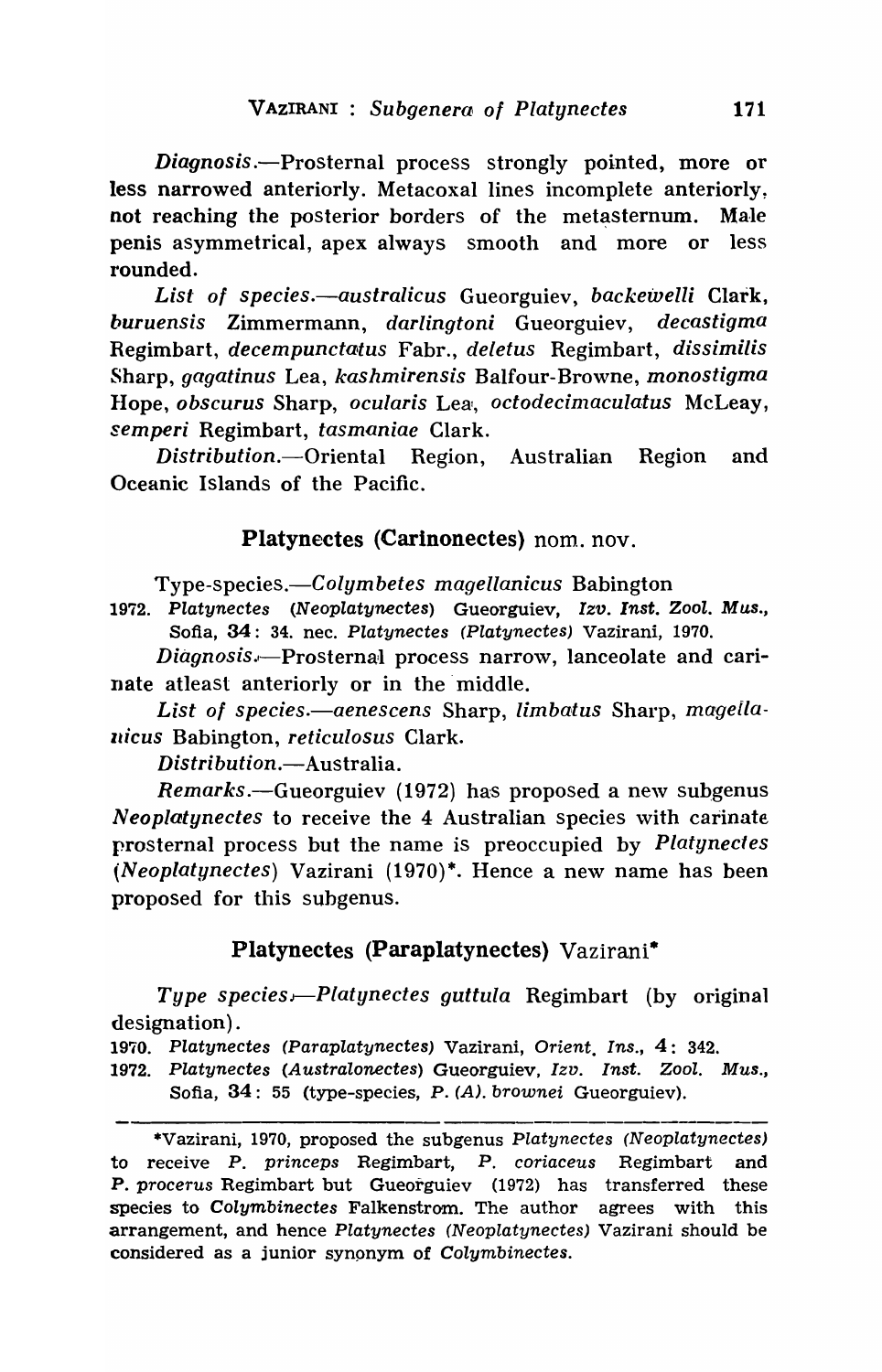Diagnosis.—Prosternal process lanceolate and flat. Metacoxal lines entire, reaching the posterior border of metasternum.

*List of species.-guttula* Regimbart, *brownei* Gueorguiev. *Distribution.-Australia,* and China.

*Remarks . .-Gueorguiev* (1972) has proposed the subgenus *Australonectes* with a single species, having the metacoxal lines complete and reaching the posterior border of the metasternum. Vazirani (1970), after examining the type specimens of P. *guttula*  Regimbart, aliso proposed the subgenus *Paraplatynectes,* with a similar condition of the metacoxal lines. But there are differences in the male genetalia of these two species, in one the penis is symmetrical and in the other the penis is asymmetrical. The author feels that subgenera should not be based solely on the genetalic characters and therefore proposes the above synonymy.

### REVISED KEY TO THE SUBGENERA OF PLATYNECTES REGIMBART

#### (Adopted from Gueorguiev 1972)

| 1 Prosternal process narrow and carinate, Carinonectes nom. nov.<br>in the middle or anteriorly |                         |
|-------------------------------------------------------------------------------------------------|-------------------------|
| Prosternal process broadly oval or                                                              |                         |
| lanceolate plate or feebly convex but                                                           |                         |
| not carinate<br>$\ddotsc$<br>$\ddotsc$<br>                                                      | 2                       |
| 2. Prosternal process rounded at apex.                                                          |                         |
| Male- parameres strongly curved in the                                                          |                         |
| middle, almost sickle shaped<br>$\ddotsc$                                                       | Platynectes (s. str.)   |
| Prostrenal process pointed and narrow-                                                          |                         |
| ing towards apex. Male- parameres not                                                           |                         |
| curved in the middle<br>$\ddotsc$                                                               | 3                       |
| 3. Metacoxal lines effaced anteriorly, not                                                      |                         |
| reaching the posterior border of the                                                            |                         |
| metasternum<br>$\ddotsc$<br>$\ddotsc$                                                           | Gueorguievtes nom. nov. |
| Metacoxal lines entire, reaching the                                                            | Paraplatynectes         |
| posterior borders of the metasternum                                                            | Vazirani                |

#### SUMMARY

As a result of the revision of the Oriental species by the author (1970) and that of the world species of the genus *Platynectes* Regimbart by Gueorguiev (1972), it became necessary to review and synthesise the subgenera, proposed